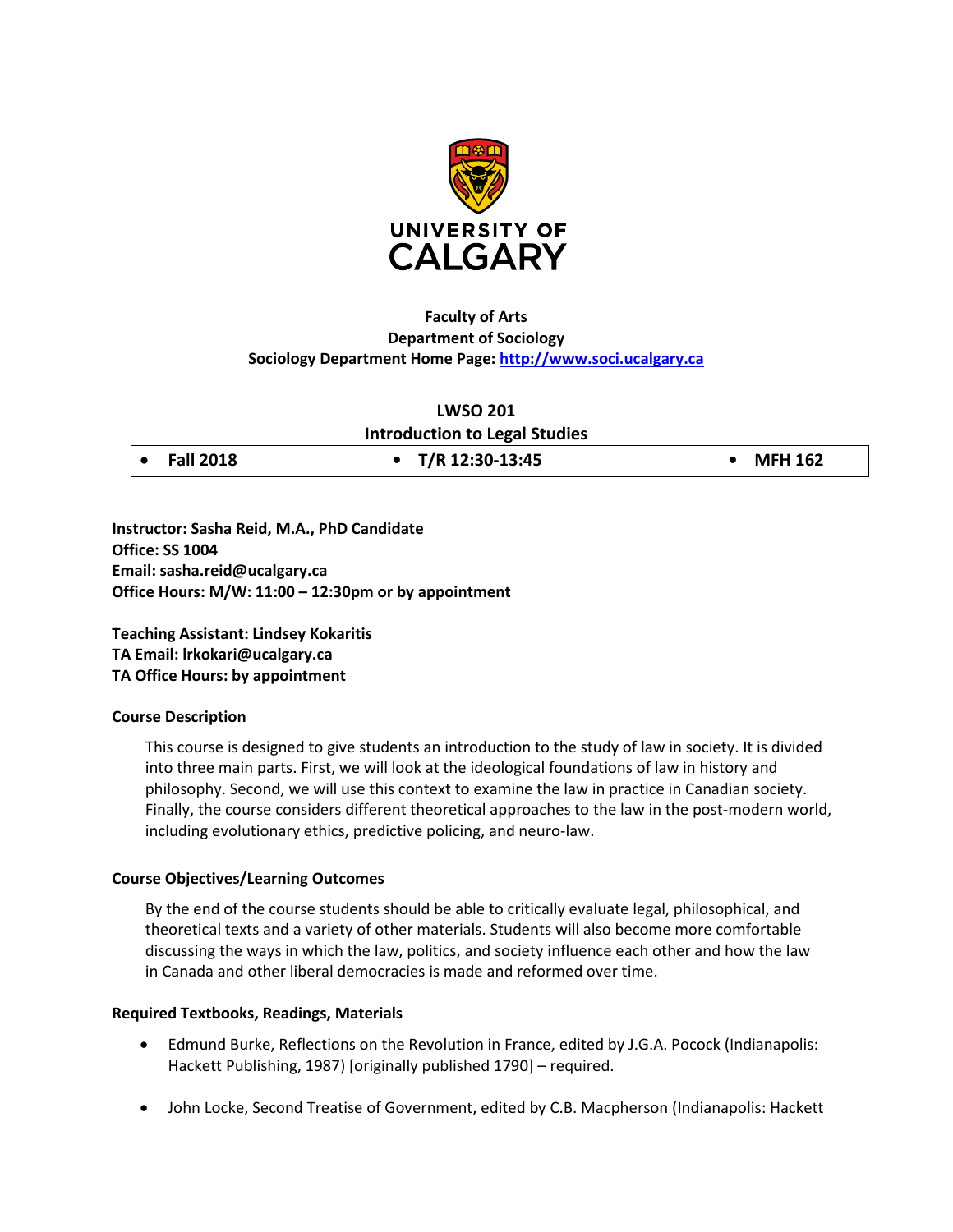Publishing, 1980) [originally published 1690] – required.

### **Course Schedule**

**Week 1.** What is Law and Society? September 3 – 7 **Tuesday:** No Classes **Thursday:** Introductions and Course Overview **Week 2.** Why Do We Think the Way That We Do? September 10 – 14 **Tuesday:** What is Law, What is Justice? Is Law Always Just? **Thursday:** Who Decides? and What Is the Source of That Power? **Week 3.** Who Makes the Law? Who Holds That Power? **September 17 – 21 Tuesday:** What is Liberalism? **Thursday:** What is Conservativism? **Week 4.** History: Legal History, an OverviewSeptember 24 – 28 **Tuesday:** Introducing the Paper Assignment and Guest Speakers: Student Success Centre – Critical Reading. **Thursday**: Part 1: Jesuits and Early Colonial Morality **Week 5.** Legal History: The Fall of New France and the Royal Proclamation **October 1** – 5 **Tuesday:** Part 2: Christian Morality and Early Colonial Justice (Punishment) **Thursday:** The Royal Proclamation **Week 6.** Canadian Constitution and The Charter of Rights and Freedoms **COLOGIC 8 - 12 Tuesday:** The Recognition of Indigenous Rights • Explore: Canadian Human Rights Commission. Indigenous Rights: Key Issues. Retrieved from: [www.chrc-ccdp.gc.ca/eng/content/indigenous-peoples](http://www.chrc-ccdp.gc.ca/eng/content/indigenous-peoples) **Thursday:** What is the Constitution, its Components, and its Purpose? **(Paper Due) Week 7.** The Role of the Courts in Upholding Our Rights and Freedoms October 15-19 **Tuesday:** Rights and Equalities (Case Study: LGBTQ) • Read: Simons, P. (March 22, 2018). *Edmonton Journal*. How the Vriend case established LGBTQ rights 20 years ago in Alberta — and across Canada. Retrieved from: [https://edmontonjournal.com/news/insight/paula-simons](https://edmontonjournal.com/news/insight/paula-simons-how-the-vriend-case-established-lgbtq-rights-20-years-ago-in-alberta-and-across-canada)[how-the-vriend-case-established-lgbtq-rights-20-years-ago-in-alberta-and](https://edmontonjournal.com/news/insight/paula-simons-how-the-vriend-case-established-lgbtq-rights-20-years-ago-in-alberta-and-across-canada)[across-canada](https://edmontonjournal.com/news/insight/paula-simons-how-the-vriend-case-established-lgbtq-rights-20-years-ago-in-alberta-and-across-canada) **Thursday:** The Power of Judges (Part 1): Roles and Appointments

**Week 8.** Continuation of the Role of the Courts and Test Review **COLL 20 10 100 COLL 20 100 100 NO**ctober 22 - 26 **Tuesday:** The Power of Judges (Part 2): Activism (Case Study: Judge Aquilina) Listen: The law court that helps addicts get clean. (April 201, 2018). CBC Radio. Retrieved from: [https://www.cbc.ca/radio/thesundayedition/the](https://www.cbc.ca/radio/thesundayedition/the-sunday-edition-april-15-2018-1.4618174/the-law-court-that-helps-addicts-get-clean-1.4618207)[sunday-edition-april-15-2018-1.4618174/the-law-court-that-helps-addicts](https://www.cbc.ca/radio/thesundayedition/the-sunday-edition-april-15-2018-1.4618174/the-law-court-that-helps-addicts-get-clean-1.4618207)[get-clean-1.4618207](https://www.cbc.ca/radio/thesundayedition/the-sunday-edition-april-15-2018-1.4618174/the-law-court-that-helps-addicts-get-clean-1.4618207) **Thursday:** Test 1 Review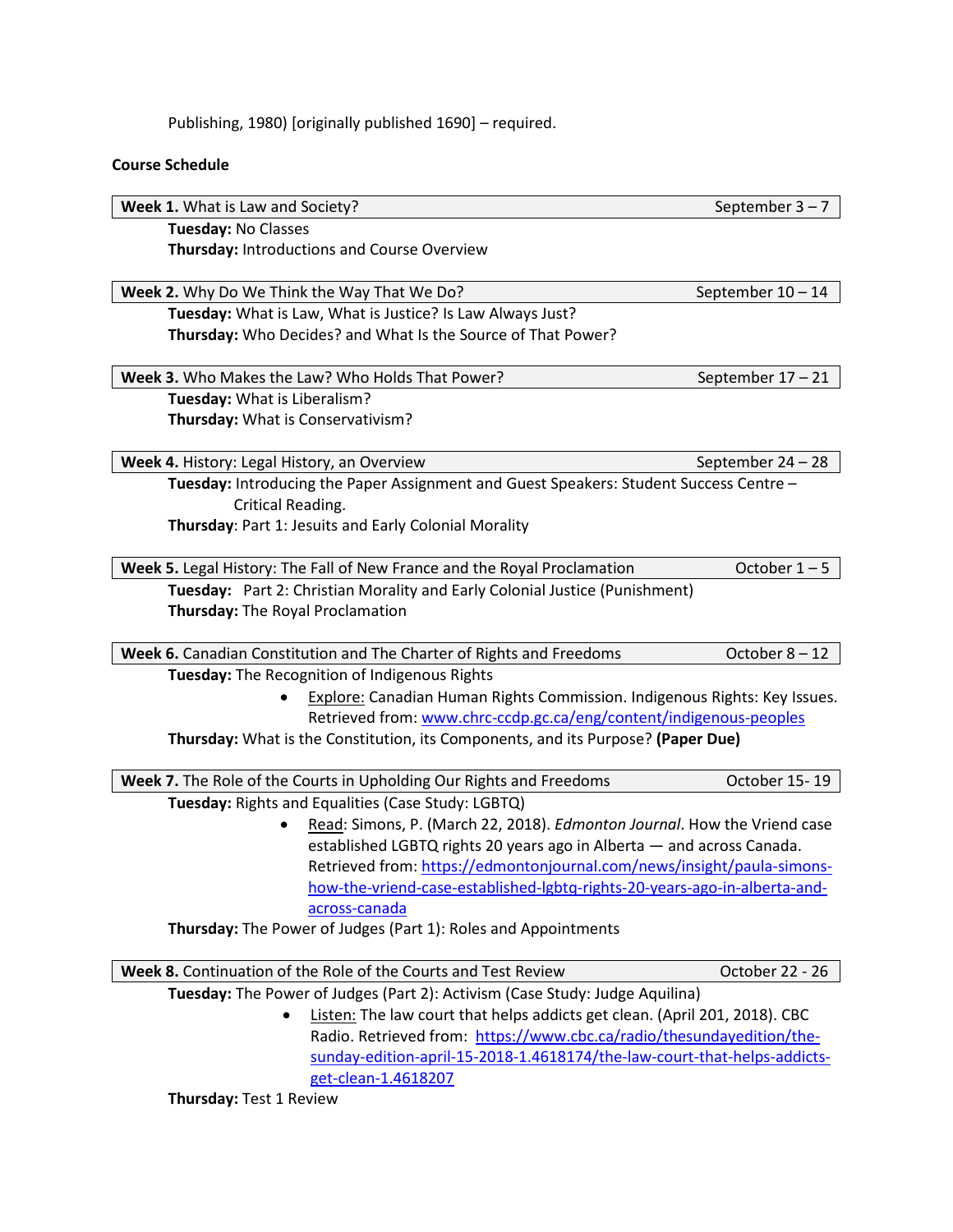| <b>Week 9.</b> The Interplay Between Law and Evolving Social Ethics (part 1) | October 29 – November 2 |
|------------------------------------------------------------------------------|-------------------------|
|                                                                              |                         |

### **Tuesday:** Test 1

**Thursday:** Evolving Morality and the Evolution of Ethics and Social Change (Hobbes and Hume)

- Watch: David Hume (The School of Life) [https://www.youtube.com/watch?v=HS52H\\_CqZLE](https://www.youtube.com/watch?v=HS52H_CqZLE)
- Then Read: Flage, D. E. (1985). Hume's Ethics. Philosophical Topics, 13(3), p. 71 -88. Retrieved from: [https://www.jstor.org/stable/pdf/43154629.pdf?refreqid=excelsior%3Af30](https://www.jstor.org/stable/pdf/43154629.pdf?refreqid=excelsior%3Af304efb99336191d5db0ceefde254921) [4efb99336191d5db0ceefde254921](https://www.jstor.org/stable/pdf/43154629.pdf?refreqid=excelsior%3Af304efb99336191d5db0ceefde254921)

**Week 10.** The Interplay Between Law and Evolving Social Ethics (part 2) November 5 - 9 **Tuesday:** How Does Law Respond to Social Change? (Case Study: Civil Rights)

**Thursday:** Case Study: Decriminalization of Prostitution

• Read: Makin, K. (June 3, 2018). *Globe and Mail*. Why the Courts Must Decriminalize Prostitution. Retrieved from: [https://www.theglobeandmail.com/news/politics/why-the-courts-must](https://www.theglobeandmail.com/news/politics/why-the-courts-must-decriminalize-prostitution/article598683/)[decriminalize-prostitution/article598683/](https://www.theglobeandmail.com/news/politics/why-the-courts-must-decriminalize-prostitution/article598683/)

**Week 11.** Term Break, No Classes November 12 - 16

**Tuesday:** Term Break, No Classes **Thursday:** Term Break, No Classes

**Week 12.** Postmodern Jurisprudence November 19 - 23

**Tuesday:** What is Post-Modern Jurisprudence?

**Thursday:** Neurolaw, A Legal Frontier

• Read: Kraft, C. J., & Giordano, J. (2017). Integrating Brain Science and Law: Neuroscientific Evidence and Legal Perspectives on Protecting Individual Liberties. Frontiers in Neuroscience, 11, 621. Retrieved from: <https://www.ncbi.nlm.nih.gov/pmc/articles/PMC5682320/>

**Week 13.** Postmodernity: 'Big Data' and the Law November 26 – 30

**Tuesday:** Geno-Mapping and the Legal System

• Read: [https://www.vox.com/2018/4/27/17290288/golden-state-killer](https://www.vox.com/2018/4/27/17290288/golden-state-killer-joseph-james-deangelo-dna-profile-match)[joseph-james-deangelo-dna-profile-match](https://www.vox.com/2018/4/27/17290288/golden-state-killer-joseph-james-deangelo-dna-profile-match)

**Thursday:** Big Data Law Enforcement and the Rise of Predictive Policing

• Read: [https://www.economist.com/open-future/2018/06/04/how-data](https://www.economist.com/open-future/2018/06/04/how-data-driven-policing-threatens-human-freedom)[driven-policing-threatens-human-freedom](https://www.economist.com/open-future/2018/06/04/how-data-driven-policing-threatens-human-freedom)

**Week 14.** Test Review and Test 1 December 3 - 7

**Tuesday:** Postmodernity and the Law continued **Thursday:** Course Review

## **Methods of Evaluation**

# **1.** *Written Assignment* **(30%)**

This assignment will involve critical responses to the assigned readings by John Locke and Edmund Burke. Context, direction, and guidance on both texts will be provided in the first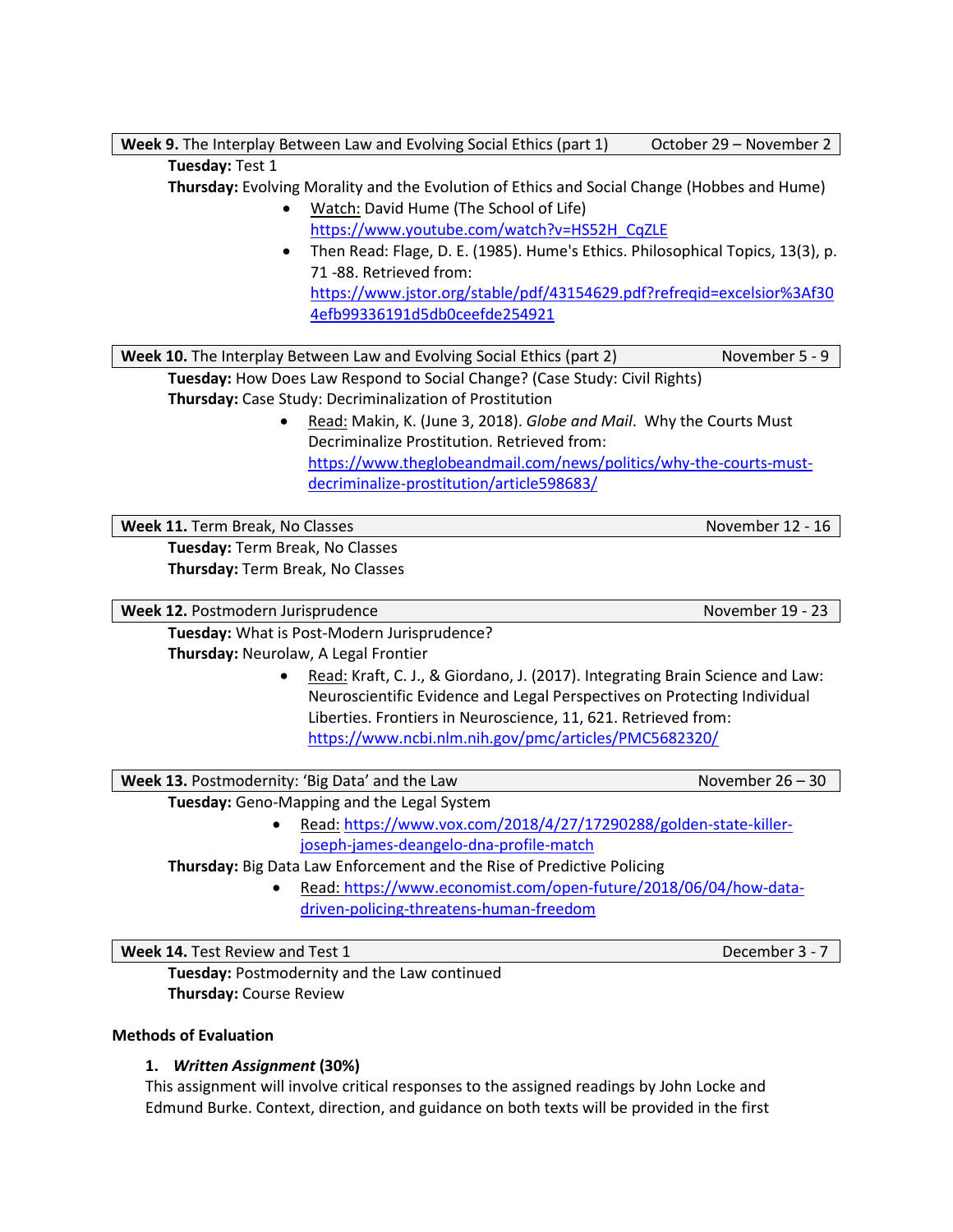# lectures of the semester. **Due: October 11th, 2018**

## **2.** *Test* **(30%)**

This test will be closed book. It will cover all material from week 1 to week 8, inclusive. The test will be a combination of multiple choice and short answer. A test review session will be held prior to the test. Students are expected to come prepared with questions.

# **Date: October 30th, 2018**

# **3.** *Final Exam* **(30%)**

This test will be closed book. It will cover all material from week 9 to week 14, inclusive. The test will be a combination of multiple choice and short answer. A test review session will be held prior to the test. Students are expected to come prepared with questions.

## **Date: TBD (Registrar-scheduled)**

# **4.** *Reading Responses* **(10%)**

Each week you are required to submit to D2L a 300-word (approx.) reflection of the assigned readings for that week. The reading response should be a fully integrated reflection, not a summary of what you read. Your first submission will be due for the Week 2 readings. You will submit a total of 10 reading responses. Each submission accounts for 1% of your final grade. You have 3 "free tickets" between Week 2 and Week 14. For each "free ticket," instead of the response, please simply write your name, student number and indicate this is your "free ticket" week. Any other failure to submit the reading response will result in a mark of zero for that week. **Date: Each Week**

**Note:** While it is not necessary to pass all components, students must complete all assignments to pass the class.

# **Grading Scale**

| Grade     | <b>Percent range</b> | <b>Grade Point Value</b> | <b>Description</b>                       |
|-----------|----------------------|--------------------------|------------------------------------------|
| A+        | $96 - 100%$          | 4.0                      | Outstanding performance                  |
| A         | $90 - 95.99\%$       | 4.0                      | Excellent-superior performance           |
| A-        | $85 - 89.99\%$       | 3.7                      |                                          |
| B+        | $80 - 84.99%$        | 3.3                      |                                          |
| B         | $75 - 79.99\%$       | 3.0                      | Good - clearly above average performance |
| <b>B-</b> | $70 - 74.99\%$       | 2.7                      |                                          |
| $C+$      | $67 - 69.99\%$       | 2.3                      |                                          |
| C         | $63 - 66.99\%$       | 2.0                      | Satisfactory - basic understanding       |
| $C -$     | $59 - 62.99\%$       | 1.7                      |                                          |
| D+        | $55 - 58.99%$        | 1.3                      |                                          |
| D         | $50 - 54.99%$        | 1.0                      | Minimal pass - marginal performance      |
| F         | < 50%                | 0                        | unsatisfactory performance               |

Letter grades will be assigned and submitted to the registrar based on the following scale:

The grades for a course component may be scaled to maintain equity among sections and to conform to departmental norms.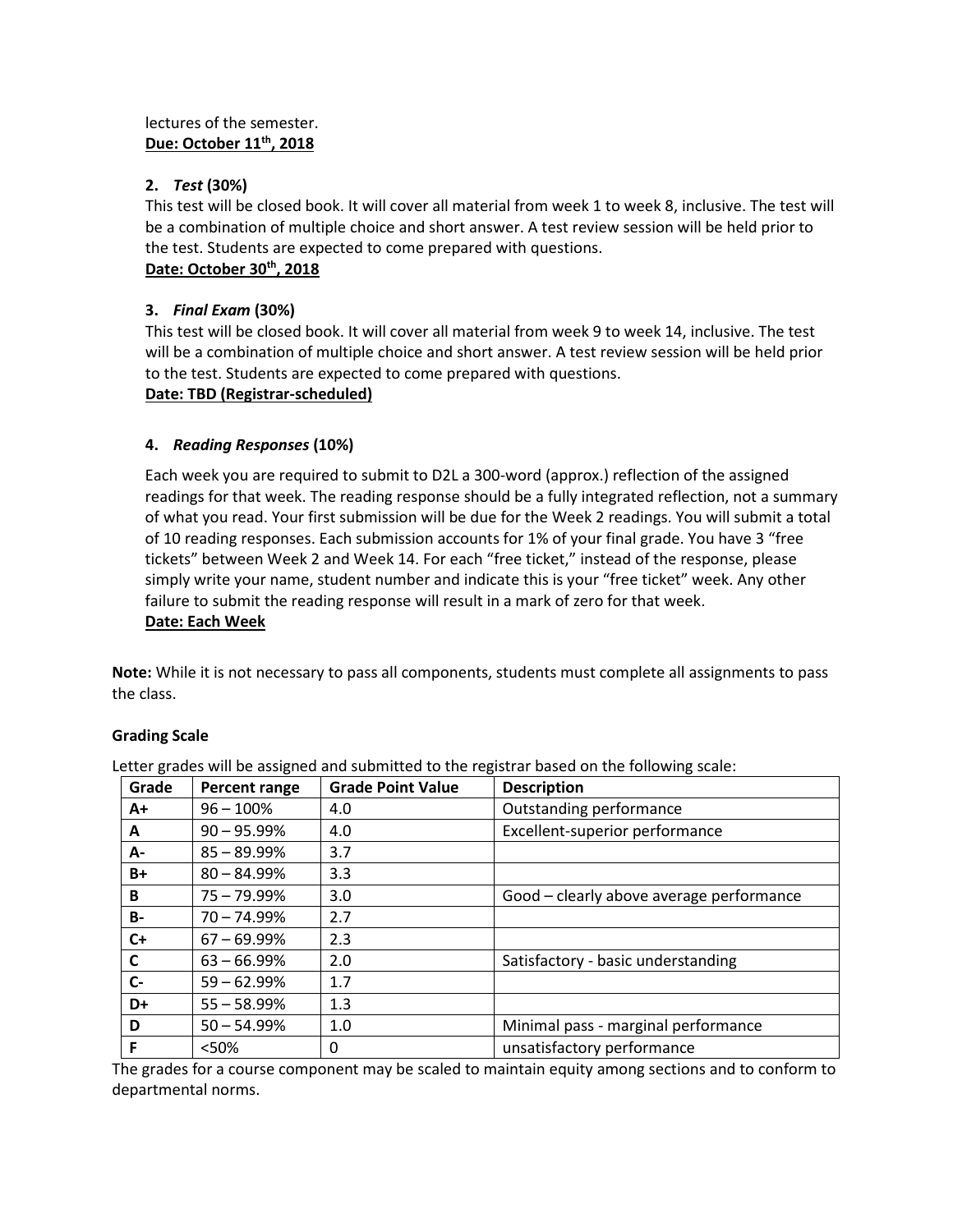### **Grade Reappraisal**

Within two weeks of the date the exam/assignment is returned, students seeking reappraisal of examinations or assignments must submit a written response to the instructor explaining the basis for reconsideration of one's mark. The instructor will reconsider the grade assigned and will then book a time with the student to discuss his or her work and rationale. It should be noted that a reassessed grade may be raised, lowered, or remain the same.

## **Technology Use**

Please be sure to mute your cell phone and refrain from using it during class.

### **Email**

Feel free to contact me over email at any time. Please put your course number and section in your email's subject line, and include a proper salutation, your full name, student ID, and a proper closing in the body of your email. All emails will be answered within two business days. Emails will not be answered over the weekend. Please take that into account when emailing questions pertaining assignments or exams. If you have a course-related question, please check the course outline first. Questions that can be answered by consulting the course outline will not be answered.

### **Emergency Evacuations**

In the case of fire or other emergency evacuation of this classroom, please proceed to the assembly point at **Education Block – Food Court.**

### **Handing in Papers, Assignments**

- 1. The main Sociology Department office does not deal with any course-related matters. Please speak directly to your instructor.
- 2. **Protection of Privacy:** The Freedom of Information and Protection of Privacy (FOIPP) legislation does not allow students to retrieve any course material from public places. Anything that requires handing back will be returned directly during class or office hours. If students are unable to pick up their assignments from the instructor, they provide the instructor with a stamped, self-addressed envelope to be used for the return of the assignment.
- 3. Final grades are not posted by the Sociology Department. They are only available online.

#### **Ethics Research**

Students are advised that any research with human subjects – including any interviewing (even with friends and family), opinion polling, or unobtrusive observation – must have the approval of the Faculty Ethics Committee. In completing course requirements, students must not undertake any human subjects research without discussing their plans with the instructor, to determine if ethics approval is required.

#### **Academic Misconduct**

Please refer to the website listed below for information on University of Calgary policies on Plagiarism/Cheating/Other Academic Misconduct: <http://www.ucalgary.ca/pubs/calendar/current/k-5.html>

#### **Deferrals**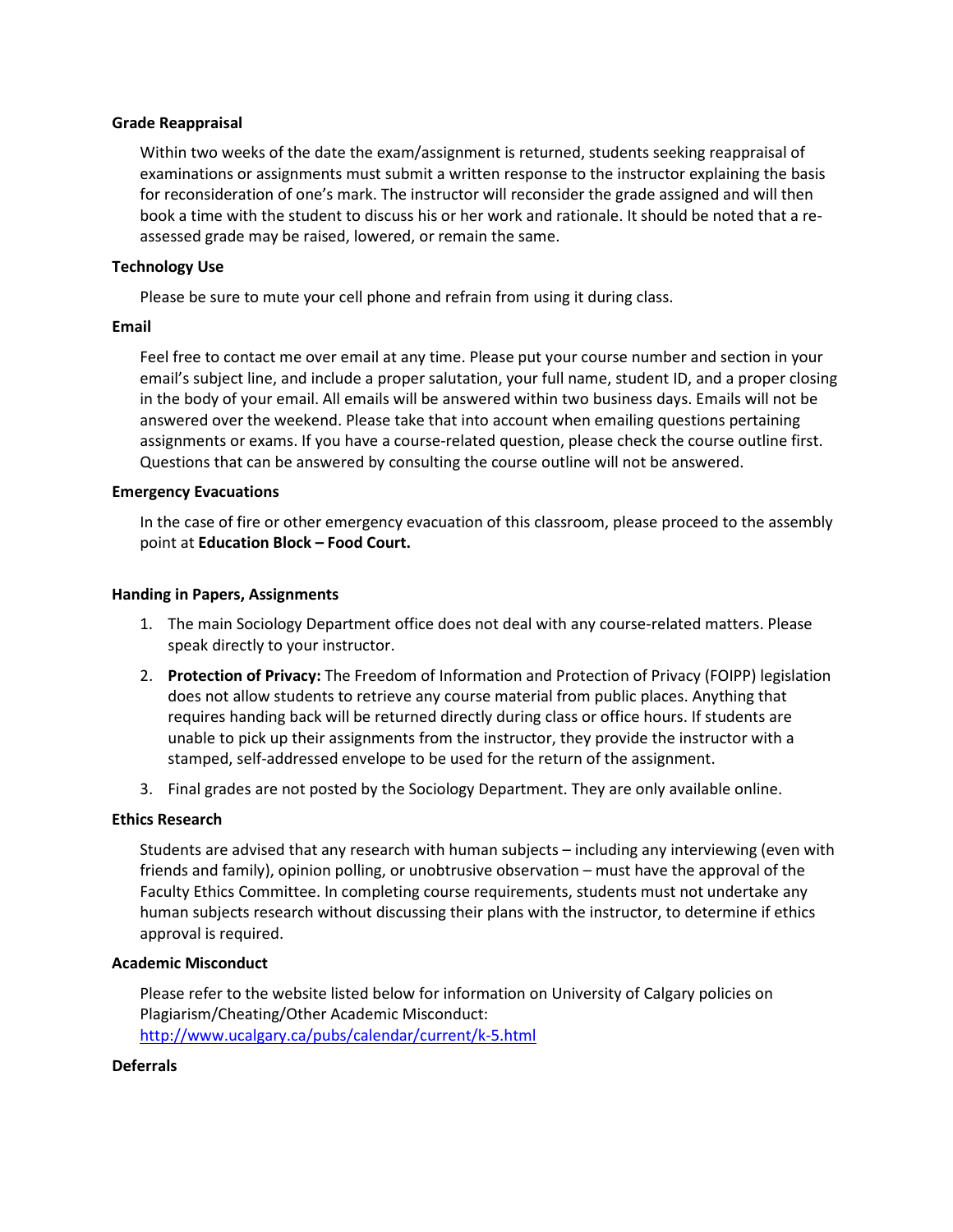When possible, please provide advance notice if you are unable to write an exam or complete/turnin assignments on time. All requests for deferral of a course component due to health reasons must be accompanied by written documentation as outlined in the University Calendar and should be obtained while the student has the health issue rather than after recovery. Deferrals will be allowed in the following circumstances: illness, domestic affliction or religious conviction. Travel arrangements, misreading the syllabus, and scheduling conflicts with other classes or employment are not valid reasons for requesting a deferral. Deferrals will not be granted if it is determined that just cause is not shown by the student.

If you have missed a test for a legitimate reason, the instructor can require you to write a "make up" test as close in time to the original test as possible or can choose to transfer the percentage weight to another course component. If the instructor schedules a "make up" test for you, its date and location will be at the convenience of the Department of Sociology.

**Deferred Final Exam Form:** Please note that requests to defer a Registrar scheduled final exam are dealt with through the Registrar's Office. Further information about deadlines, and where paperwork should be taken, is available on the form, which can be found at: <https://www.ucalgary.ca/registrar/student-forms>

**Deferred Term Work Form:** Deferral of term work past the end of a term also requires a form to be filled out. It's available at

[https://www.ucalgary.ca/registrar/files/registrar/deferred\\_termwork15\\_0.pdf](https://www.ucalgary.ca/registrar/files/registrar/deferred_termwork15_0.pdf) 

Once an extension date has been agreed between instructor and student, the form should be taken to the Faculty of Arts Program Information Centre (SS 110) for approval by an Associate Dean (Students).

#### **Student Representation**

The 2018-19 Students' Union VP Academic is Jessica Revington [\(suvpaca@ucalgary.ca\)](mailto:suvpaca@ucalgary.ca).

For more information, and to contact other elected officials with the Student's Union, please visit this link:<https://www.su.ucalgary.ca/about/who-we-are/elected-officials/>

You may also wish to contact the Student Ombudsperson for help with a variety of Universityrelated matters:<http://www.ucalgary.ca/ombuds/contact>

#### **Safewalk**

The University of Calgary provides a "safe walk" service to any location on Campus, including the LRT, parking lots, bus zones, and campus housing. For Campus Security/Safewalk call 220-5333. Campus Security can also be contacted from any of the "Help" phones located around Campus.

#### **Academic Accommodation**

The student accommodation policy can be found at: [ucalgary.ca/access/accommodations/policy.](http://www.ucalgary.ca/access/accommodations/policy)

Students needing an Accommodation because of a Disability or medical condition should communicate this need to Student Accessibility Services in accordance with the Procedure for Accommodations for Students with Disabilities [ucalgary.ca/policies/files/policies/student](http://www.ucalgary.ca/policies/files/policies/student-accommodation-policy.pdf)[accommodation-policy.](http://www.ucalgary.ca/policies/files/policies/student-accommodation-policy.pdf)

Students needing an Accommodation based on a Protected Ground other than Disability, should communicate this need, preferably in writing, to the course instructor.

#### **Student Resources**